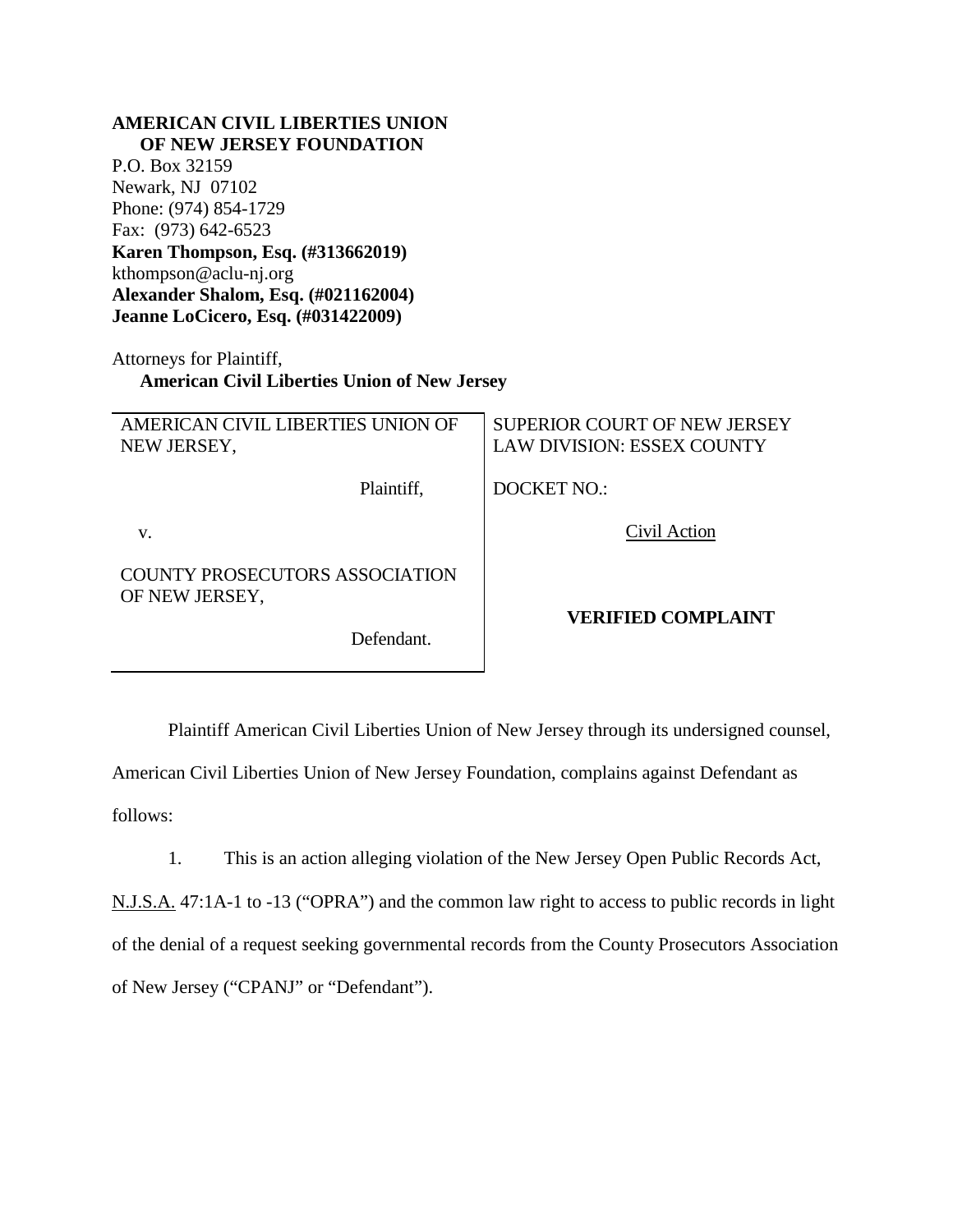2. CPANJ—a political subdivision of the State comprised exclusively of government officials and performing duties commonly associated with government functions, including, but not limited to, law enforcement—seeks exemption from its general obligations under OPRA, which allows New Jersey residents access to government records for inspection, copying or examination.

3. Because CPANJ is a public agency and no legitimate exemptions or exceptions supported by law or in fact have been articulated for withholding the requested documents, Plaintiff seeks relief from this Court in the form of access to the requested documents through this Complaint.

#### **PLAINTIFF**

4. Plaintiff AMERICAN CIVIL LIBERTIES UNION OF NEW JERSEY ("ACLU-NJ" or "Plaintiff") is a New Jersey not-for-profit corporation dedicated to preserving constitutional liberties, including advocating for governmental transparency and protecting the public's right to access governmental records in New Jersey. The ACLU-NJ has its offices in Newark, New Jersey. It sues on behalf of its approximately 40,000 members, most of whom are residents of and taxpayers in New Jersey. It and its members advocate for and are deeply invested in questions of civic engagement in public discourse and the accountability of public officials to their constituencies. Both of these aims are accomplished through the right to access of public governmental records.

#### **DEFENDANT**

5. DEFENDANT CPANJ is a 501(c)(3) registered in the State of New Jersey and comprised of 21 County Prosecutors.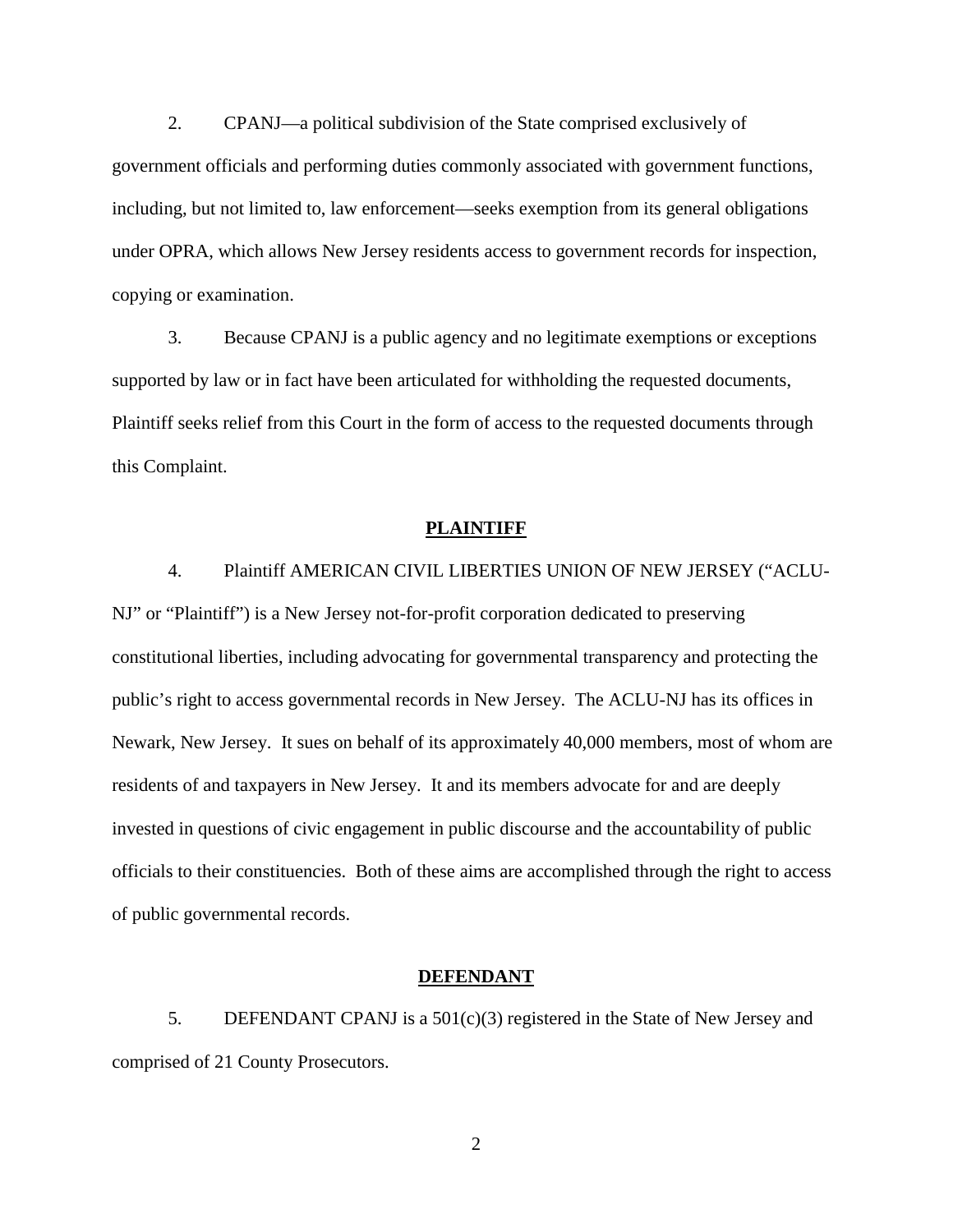6. According to its 2015-2017 990 Forms, CPANJ's mission and significant activities are "[t]o maintain close cooperation between the Attorney General of the State of New Jersey, the Division of Criminal Justice of the State of New Jersey and the twenty-one (21) county prosecutors of the State of New Jersey relative to the developing educational programs so as to promote the orderly administration of criminal justice within the State of New Jersey, consistent with the Constitution and the laws of the State of New Jersey." (Attached hereto as Exhibits ("Exhs." or "Exh.") A, B and C are true and accurate copies of CPANJ's 2015, 2016 and 2017 990 Forms).

7. No designated custodian has been identified by CPANJ to Plaintiff.

# **VENUE & JURISDICTION**

8. Venue is properly laid in Essex County because Defendant's registered office address is in Essex County. R. 4:3-2(a).

9. This Court has subject matter jurisdiction pursuant to N.J.S.A. 47:1A-6.

### **FACTUAL ALLEGATIONS**

# **A. The ACLU-NJ's Interest in the Records at Issue**

10. The ACLU-NJ has long championed the fundamental rights guaranteed to the accused, Defendants, offenders, and prisoners; indeed, it is a foundational part of the ACLU-NJ's work to safeguard the essential political rights that protect all Americans from governmental abuses of power and overreach.

11. As part of these efforts, the ACLU-NJ has litigated or served as *amicus curiae* in several cases involving prosecutors in New Jersey. See, e.g., State v. T.J.M., 220 N.J. 220 (2015); State v. Jackson, 460 N.J. Super. 258 (App. Div. 2019). The ACLU-NJ has also engaged in legislative efforts to ensure that prosecutors do not engage in actions raising, *inter alia*, 8th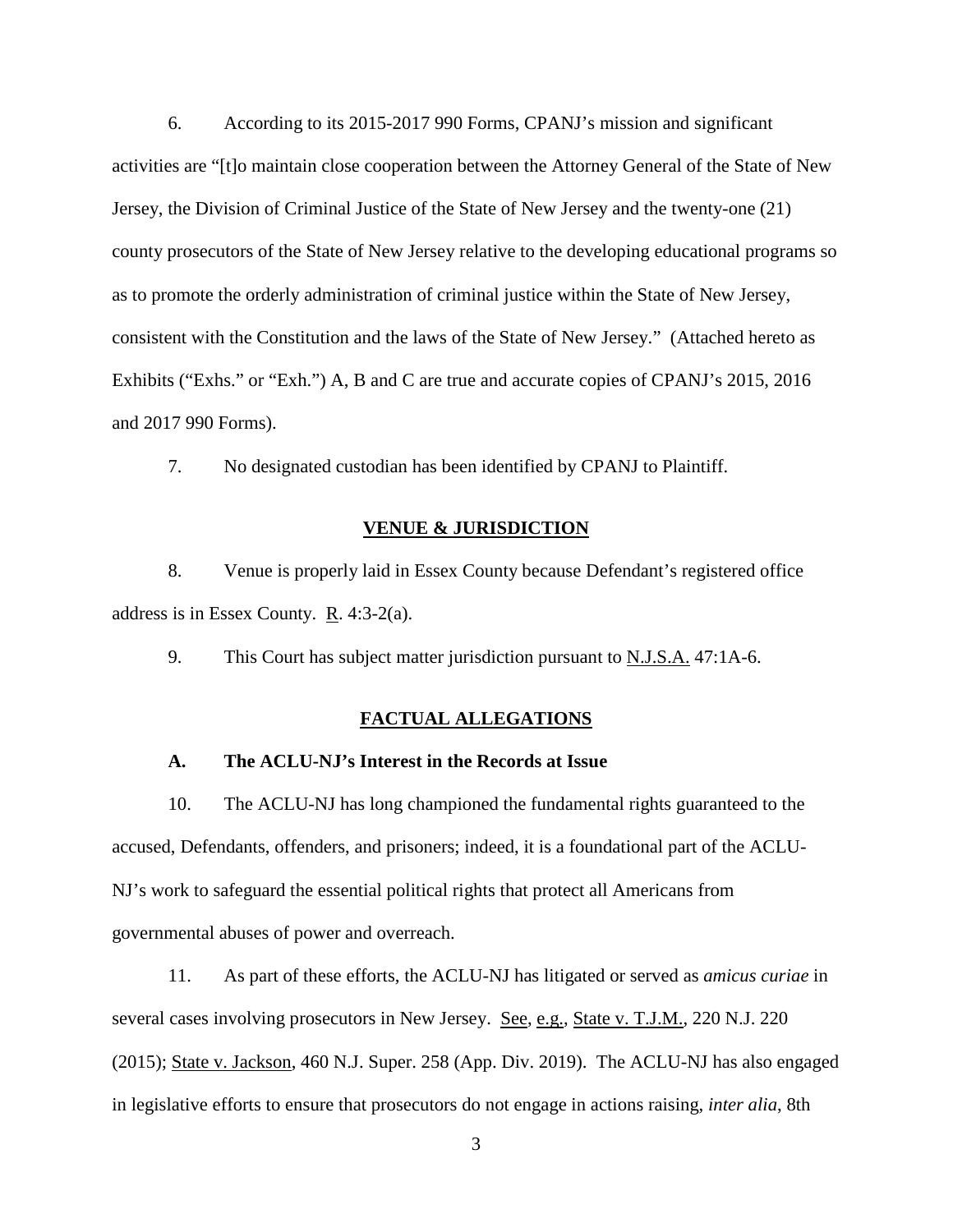Amendment and due process concerns: from solitary confinement to bail system reform.

12. The ACLU-NJ has engaged in research regarding prosecutorial accountability and transparency, including the publication of a 2012 report detailing prosecutorial conduct in New Jersey.<sup>[1](#page-3-0)</sup>

13. The ACLU-NJ is also part of a national ACLU Smart Justice campaign, an unprecedented, multiyear effort to reduce the U.S. jail and prison populations by 50% and to combat racial disparities throughout the criminal justice system.<sup>[2](#page-3-1)</sup> As a critical part of the Smart Justice campaign, the ACLU-NJ is researching the role of county prosecutors in the criminal justice system and embarking on efforts to understand the trajectory of prosecutorial input on criminal justice policy statewide.

### **B. About CPANJ**

12. The ACLU-NJ has identified the CPANJ to be an instrumentality created by a combination of political subdivisions to facilitate cooperation between government agencies and other political subdivisions.

13. CPANJ has identified itself as a nonprofit, tax-exempt organization with seven voting members of its governing body in its 2015-17 Form 990s filed with the Internal Revenue Service ("IRS"). According to its 990 forms, CPANJ does not compensate any staff.

14. In those filings, pursuant to IRS guidance, CPANJ acknowledged that it contemporaneously documents "the meetings held or written actions undertaken during the year

<span id="page-3-0"></span><sup>&</sup>lt;sup>1</sup> Alexander Shalom, George C. Thomas III, Trial and Error: A Comprehensive Study of Prosecutor Conduct In New Jersey, ACLU of New Jersey, Sept. 19, 2012. Available at [http://www.prosecutorialaccountability.com/wp](http://www.prosecutorialaccountability.com/wp-content/uploads/trial-and-error.pdf)[content/uploads/trial-and-error.pdf](http://www.prosecutorialaccountability.com/wp-content/uploads/trial-and-error.pdf) (last checked Oct. 28, 2019).

<span id="page-3-1"></span><sup>&</sup>lt;sup>2</sup> See American Civil Liberties Union, "ACLU Launches State-By-State Blueprints With Roadmaps for Cutting Incarceration by 50 Percent", Sept. 5, 2018. Available at [https://www.aclu.org/press-releases/aclu-launches-state](https://www.aclu.org/press-releases/aclu-launches-state-state-blueprints-roadmaps-cutting-incarceration-50-percent)[state-blueprints-roadmaps-cutting-incarceration-50-percent](https://www.aclu.org/press-releases/aclu-launches-state-state-blueprints-roadmaps-cutting-incarceration-50-percent) (last checked Nov. 4, 2019).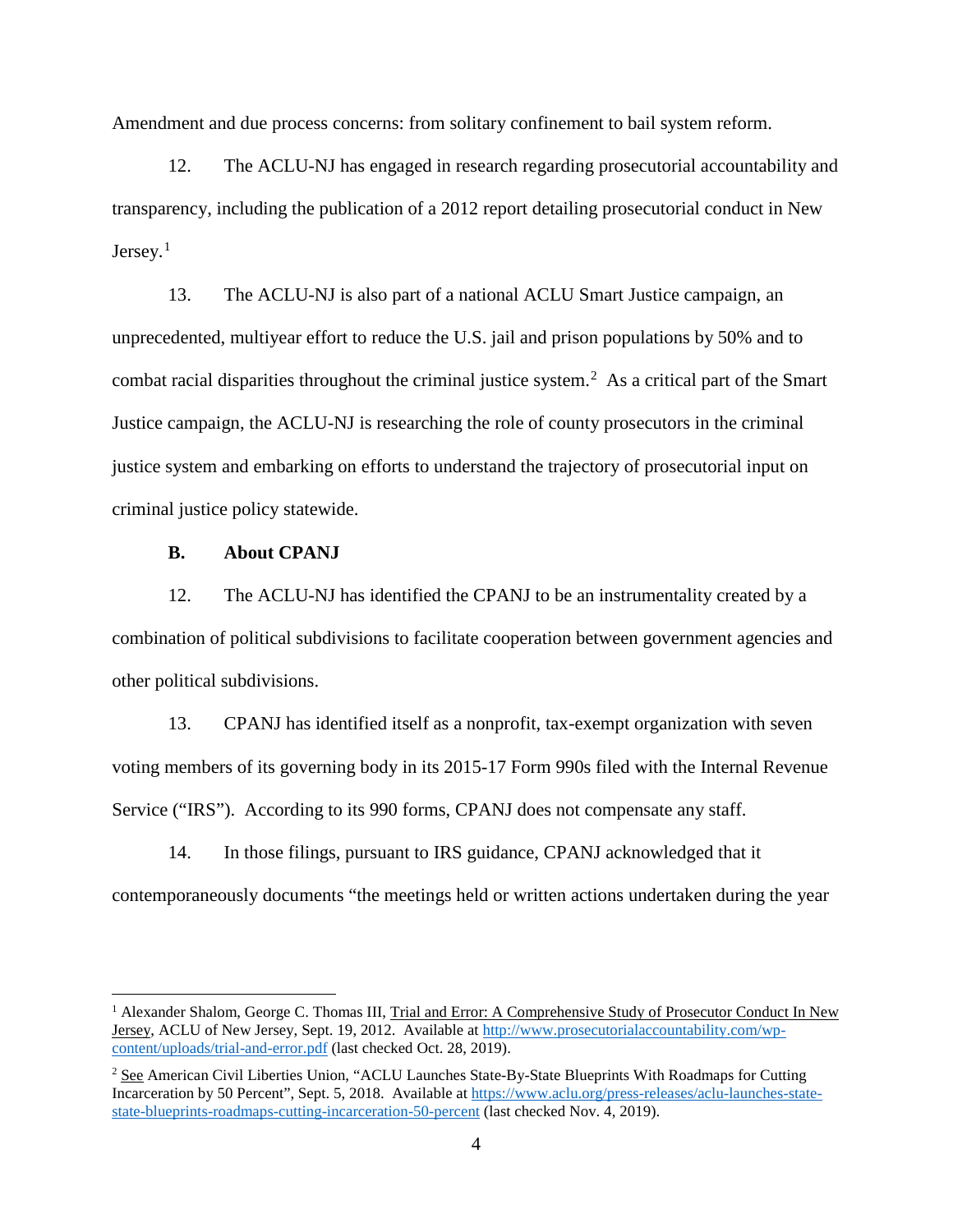by [t]he governing body [and] [e]ach committee with authority to act on behalf of the governing body." (Exhs. A-C.)

15. CPANJ's tax forms also identify organizational purposes that are inextricably linked to government functions.

16. CPANJ describes its mission as "*maintain[ing] close cooperation between the Attorney General of the State of New Jersey, the Division of Criminal Justice of the State of New Jersey and the twenty-one (21) county prosecutors of the State of New Jersey* relative to the developing educational programs so as to promote the orderly administration of criminal justice within the State of New Jersey . . ." (emphasis added) (See Exhs. A-C.)

17. Despite being classified as "volunteers" in their 990 tax forms, all officers, trustees, and members of CPANJ are New Jersey county prosecutors, appointed by the Governor and paid by the State of New Jersey.

18. Upon information and belief, CPANJ regularly meets with representatives of the Attorney General of New Jersey at the Hughes Justice Complex in Trenton, New Jersey and is treated by the Office of the Attorney General ("OAG") as a partner in implementing statewide criminal justice policy.

19. Upon information and belief, CPANJ regularly sends copies of its meeting minutes and agendas to the Office of the Attorney General.

20. In February 1985, CPANJ and the Attorney General issued a joint policy statement regarding prosecutorial review of search warrant applications. (Attached hereto as Exh. D is a true and accurate copy of the February 1985 Joint Policy Statement Issued by the Attorney General of New Jersey and CPANJ Regarding Prosecutorial Review of Search Warrant Applications.).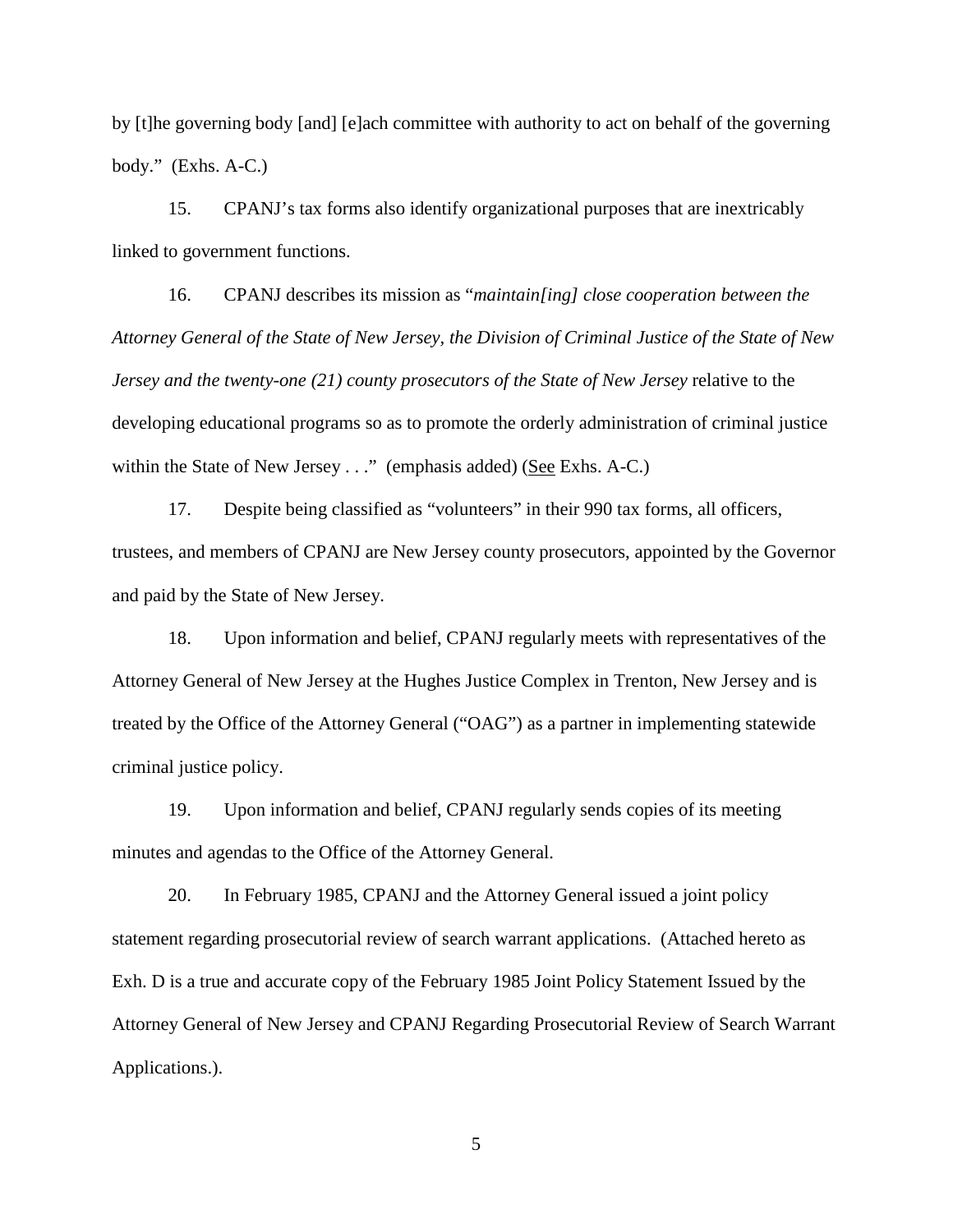21. CPANJ has a designated seat on the Department of Law and Public Safety Police Training Commission (N.J.S.A. 52:17B-70) as well as on the New Jersey Parole Advisory Board. N.J.S.A. 30:4-123.47A.

22. On March 5, 2018, the Department of Law and Public Safety and Office of the Attorney General announced the availability of \$870,450 in funding to support training in county prosecutors' offices under the Violence Against Women Act ("VAWA") Grant Program. CPANJ is a representative on the VAWA Advisory committee. (Attached hereto as Exh. E is a true and accurate copy of a March 2018 Public Notice of Availability of VAWA Grant Funds in the New Jersey Register.)

23. Upon information and belief, County Prosecutors use the resources of their offices to conduct CPANJ business, including the development of agendas, the coordination of meetings and dinners, and the administration of its scholarship program.

24. Upon information and belief, CPANJ has appeared as *amicus curiae* and filed appearances using the government resources of various county prosecutors to do so. In the examples listed below, it is clear that the Morris County Prosecutor's Office is acting as an instrumentality of CPANJ:

- a. On October 12, 2017, CPANJ filed a letter-brief with the New Jersey Supreme Court on Morris County Prosecutor's Office letterhead on behalf of itself as *amicus curiae* in State of New Jersey v. Hassan Travis (Sup. Ct. Docket No. 080020). The brief was submitted by Richard T. Burke, Warren County Prosecutor and CPANJ president, as well as John McNamara, Jr., ("McNamara") Supervising Assistant Prosecutor in Morris County.
- b. On November 30, 2018, CPANJ filed a letter-brief with the New Jersey Supreme Court on Morris County Prosecutor's Office letterhead on behalf of itself as *amicus curiae* in State of New Jersey v. Terry Hyman (Sup. Ct. Docket No. 080851). The brief was submitted by Francis A. Koch ("Koch"), Sussex County Prosecutor, and CPANJ president, as well as McNamara, now the Chief Assistant Prosecutor in Morris County.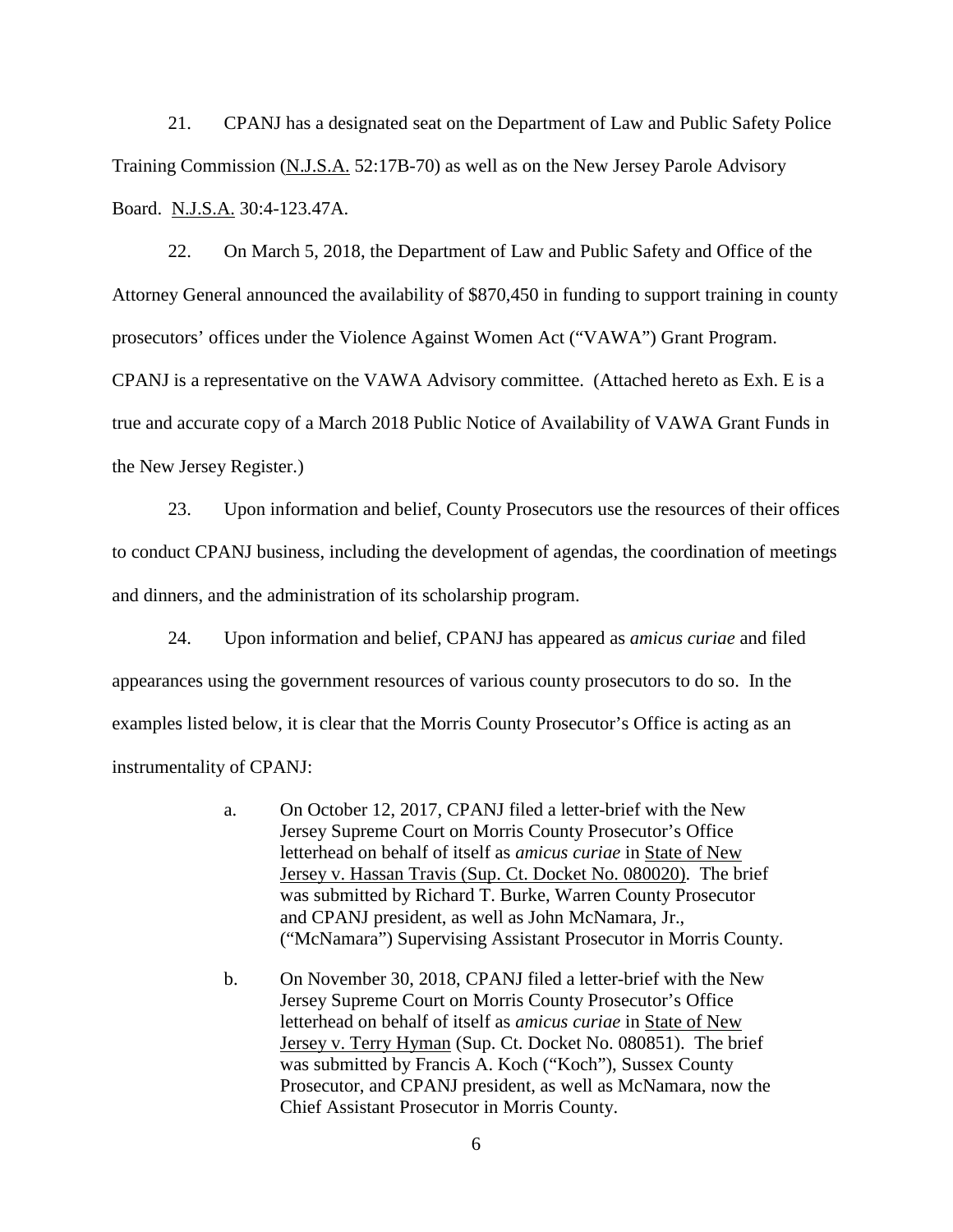c. On September 18, 2019, CPANJ filed a letter-brief with the New Jersey Supreme Court on Morris County Prosecutor's Office letterhead on behalf of itself as *amicus curiae* in State of New Jersey v. Antoine McCray and State of New Jersey v. Sahaile Gabourel (Sup. Ct. Docket No. 082744). The brief was, once again, submitted by Koch and McNamara.

25. CPANJ's income seems to be entirely derived from membership dues and conference fees, all collected from or by county prosecutors and or by their staff members.

26. Put simply, and upon information and belief, CPANJ is operated entirely by government appointees who are paid with New Jersey taxpayer funds to perform legal duties on behalf of the State of New Jersey while using government resources to do so.

#### **C. Plaintiff's OPRA Requests**

27. On July 19, 2019, the ACLU-NJ submitted OPRA records requests to CPANJ pursuant to OPRA and the common law right of access. The requests sought production of meeting agendas and minutes, funding records, and briefs filed in state or federal courts by CPANJ, as well as any policies or practices shared with county prosecutors by CPANJ. (Attached hereto as Exh. F is a true and accurate copy of the ACLU-NJ's July 19, 2019 OPRA request to CPANJ.)

28. CPANJ was asked—by email communication—to identify their dedicated records custodian so as to properly determine where all communications regarding Plaintiff's OPRA requests should be sent. CPANJ did not respond and failed to provide the identity of their designated records custodian.

29. On August 2, 2019, Koch, of the Sussex County Prosecutor's Office, sent an email to Plaintiff requesting an extension until September 20, 2019 to respond to Plaintiff's OPRA requests.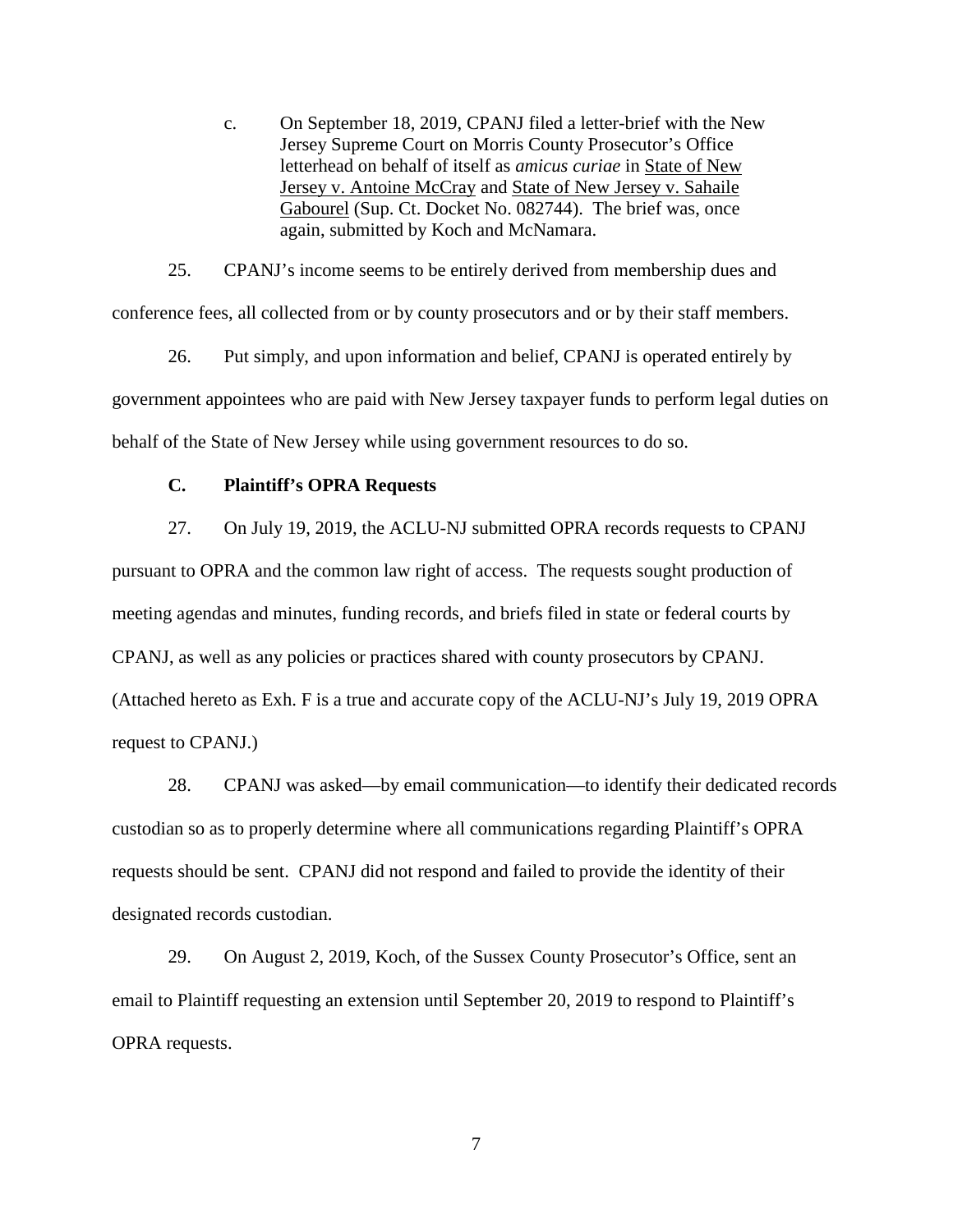30. On September 18, 2019, CPANJ sent a letter to Plaintiff denying access to all of its document requests under both OPRA and the common law. (Attached hereto as Exh. G is a true and accurate copy of CPANJ's September 18, 2019 Letter Denying Access to the Requested Records.)

31. In its denial, CPANJ stated that "[t]he CPANJ is a private non-profit organization and not a public agency subject to the dictates of OPRA or to requests made under the common law right of access." (Id. at 2.)

32. CPANJ identified itself as:

 $\ldots$  a non-profit society, organized pursuant to Section 501(c)(6) of the Internal Revenue Code, which covers business leagues, chambers of commerce, boards of trade, and similar organizations. It is a private association comprised of the 21 County Prosecutors and has as its goal the promotion of the orderly administration of criminal justice within the State and the fair and effective enforcement of the constitution and laws of this State through the cooperation of all law enforcement agencies  $\dots$ <sup>[3](#page-7-0)</sup>

(Id.)(footnote omitted.)

33. CPANJ also noted other bases for its dismissal, specifically that "it cannot be considered a public agency under OPRA" and that the records requested are "exempt from production." ( $\underline{Id}$  at 3.)

34. CPANJ further argued that the denial was proper under the common law and

Plaintiff's requests for documents failed to satisfy the three requirements necessary under the

common law for release. (Id. at 5.)

35. To date, CPANJ has not provided the requested documents that are responsive to Plaintiff's OPRA request.

<span id="page-7-0"></span> $\frac{1}{3}$  $3$ At the time CPANJ received the OPRA request, CPANJ was still established as a 501(c)(3) although CPANJ applied to change that status to a  $501(c)(6)$  at some point in July 2019. It is unknown if the change was requested prior to or after the ACLU-NJ's OPRA request.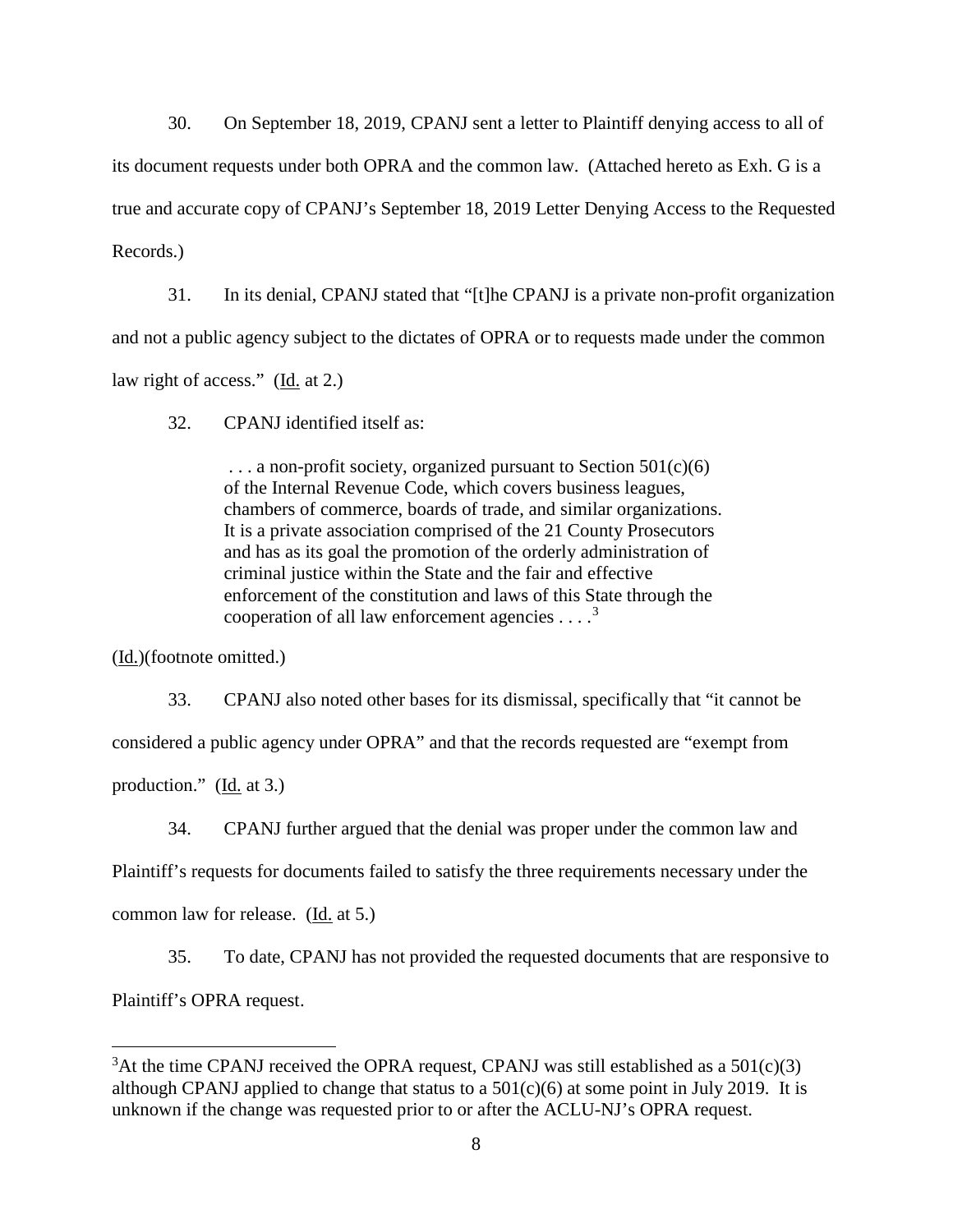36. Plaintiff files this lawsuit to obtain those documents so as (1) to continue its investigation into how county prosecutors and their staff members coordinate their efforts on criminal justice policy; (2) to determine if those efforts are in anyway financed by or supported with State funds or resources; and (3) to adequately monitor prosecutorial transparency and accountability within the New Jersey criminal justice system.

# **FIRST COUNT (Violation of OPRA)**

37. Plaintiff re-alleges each allegation set forth in Paragraphs 1 through 35, inclusive, and incorporates them by reference herein.

38. The Defendant is subject to the Open Public Records Act, N.J.S.A. 47:1A-1 because it meets OPRA's definition of a public agency.

39. Public agencies are obligated to produce government records within seven business days of an OPRA request. N.J.S.A. 47:1A-5(i).

40. OPRA defines a "public agency" broadly to include, among other entities, an "instrumentality" of the state, a political subdivision of the state, or any combination of political subdivisions of the State. N.J.S.A. 47:1A-1.1.

41. Numerous non-profit organizations have been found to be "public agencies" that are subject to OPRA. See, e,g., Times of Trenton Publ'g Corp. v. Lafayette Yard Cmty. Dev. Corp., 183 N.J. 519 (2005); Fair Share Hsn'g. Ctr., Inc. v. N.J. State League of Municipalities, 207 N.J. 489 (2011); Paff v. N. J. State Firemen's Ass'n, 431 N.J. Super. 278 (App. Div. 2013); and Wronko v. N. J. Soc. For Prevention of Cruelty to Animals, 453 N.J. Super. 73 (App. Div. 2018).

42. The government records requested by Plaintiff—meeting agendas and minutes, accounting of funding, briefs filed in state or federal courts, policies or practices shared with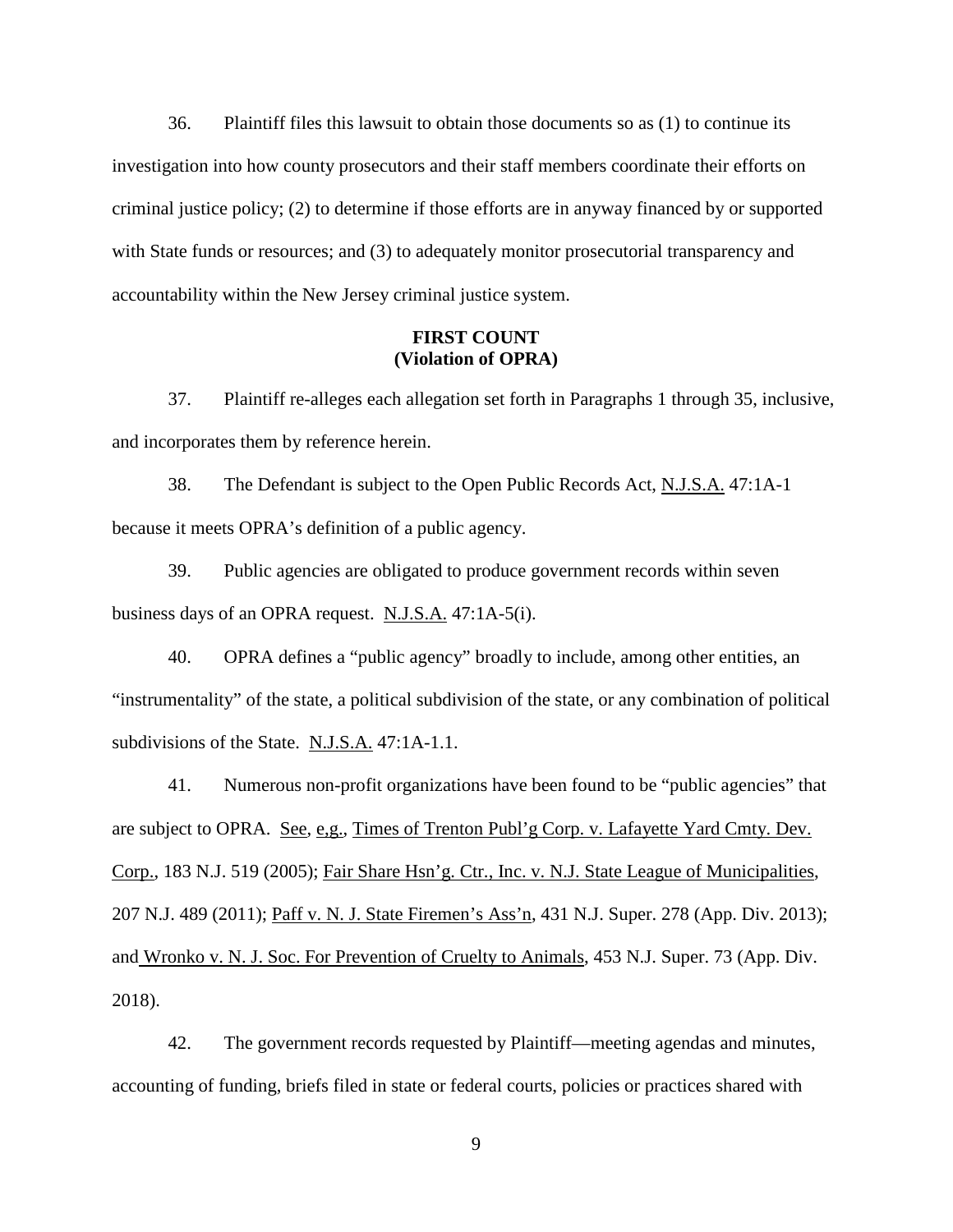county prosecutors—are all "government records" as that term is defined by OPRA because they were all "made, maintained or kept on file in the course of [the CPANJ's] official business." N.J.S.A. 47:1A-1.1.

43. Plaintiff's requests for documents are not exempt from production under any of OPRA's exceptions. The documents are required to be kept in the regular order of business, were filed with the courts of this State, and disseminated by CPANJ to the Attorney General.

44. Plaintiff does not seek information that would compromise the CPANJ's investigatory capacities; rather, to the extent that the requested documents contain privileged or confidential information, redaction, not non-disclosure, is the proper response. N.J.S.A. 47:1A-5(i).

45. As a public agency, CPANJ must make available government documents as required by OPRA. Plaintiff is entitled to the production of these documents whether or not they have previously been collected, cached and collated and whether or not CPANJ has officially designated a custodian of records to do so.

46. In fact, because CPANJ is a "public agency" that must comply with OPRA, it is statutorily obligated to designate a records custodian and make an OPRA request form available to the public. N.J.S.A.  $47:1A-5(f)$ .

- 47. Accordingly, Defendant has violated OPRA by:
	- a. Failing to make the records requested "readily accessible for inspection, copying, or examination" in violation of N.J.S.A. 47:1A-1.
	- b. Failing to grant access to government records within seven business days, in violation of N.J.S.A.  $47:1A-5(g)$ ;
	- c. Failing to prove that the denial of access is authorized by law, in violation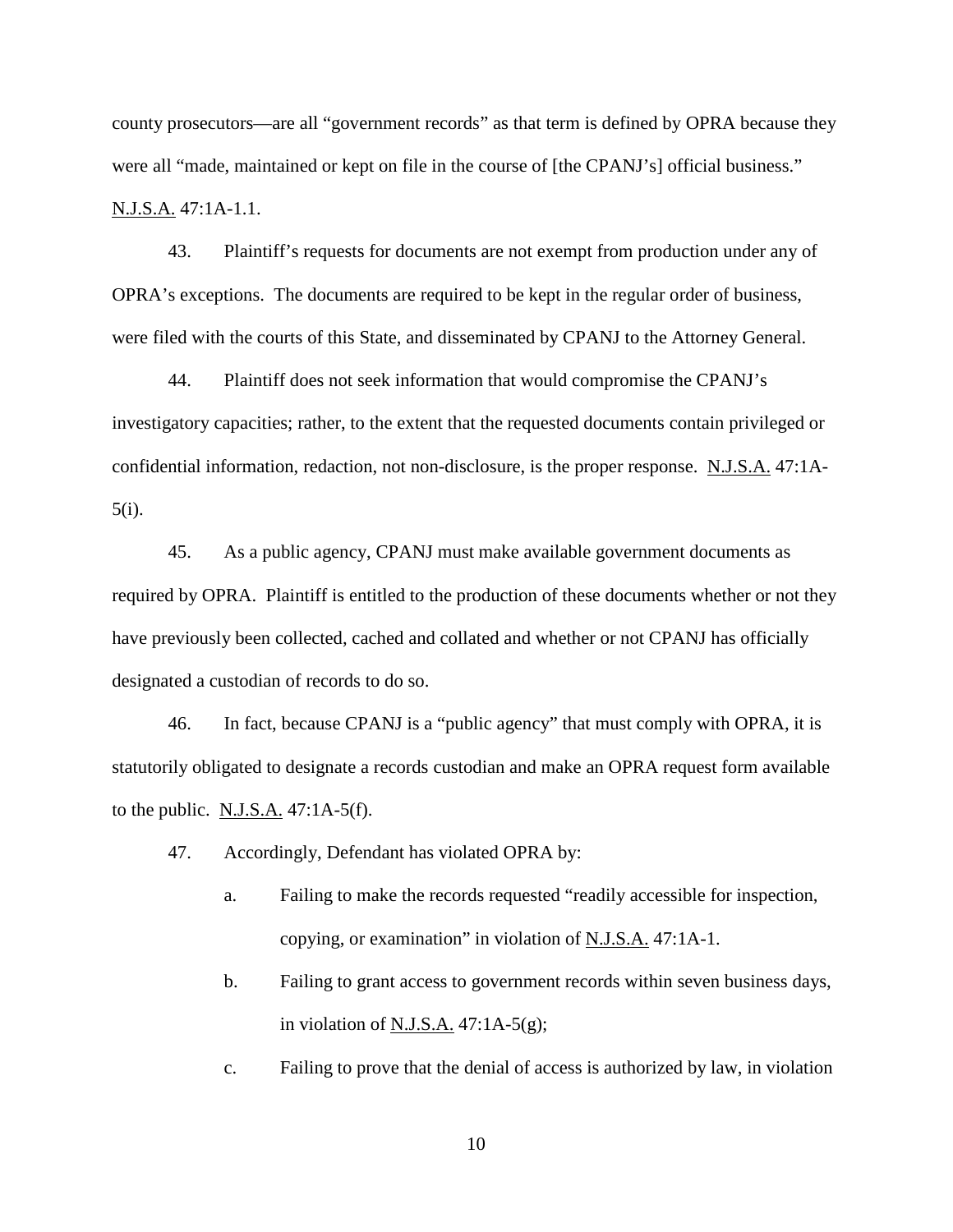of N.J.S.A. 47:1A-6;

- d. Failing to designate a records custodian, in violation of N.J.S.A. 47:1A-1.1;
- e. Failing to maintain an OPRA request form, in violation of N.J.S.A. 47:1A- $5(f)$ ; and
- f. Unlawfully denying access to non-exempt portions of government records, in violation of N.J.S.A. 47:1-5(i).

**WHEREFORE**, Plaintiff ACLU-NJ prays for relief as follows:

- a. That the Court declare the Defendant to be a public agency pursuant to OPRA, N.J.S.A. 47:1A-1;
- b. That the Court declare Defendant to be in violation of OPRA, N.J.S.A. 47:1A-1 et seq., by failing to provide lawful access to the requested documents;
- c. That the Court direct Defendant to release the responsive documents forthwith. Alternatively, if the Defendant asserts or the Court believes that any information within any responsive documents is exempt from public access, Plaintiff respectfully asks the Court to review the documents *in camera* and then order Defendant to release the documents in redacted format and to submit a certification setting forth a lawful basis for the redactions;
- d. That the Court direct Defendant to designate a records custodian, adopt an OPRA request form, and lawfully comply with future OPRA requests;
- e. That the Court direct Defendant to preserve any responsive documents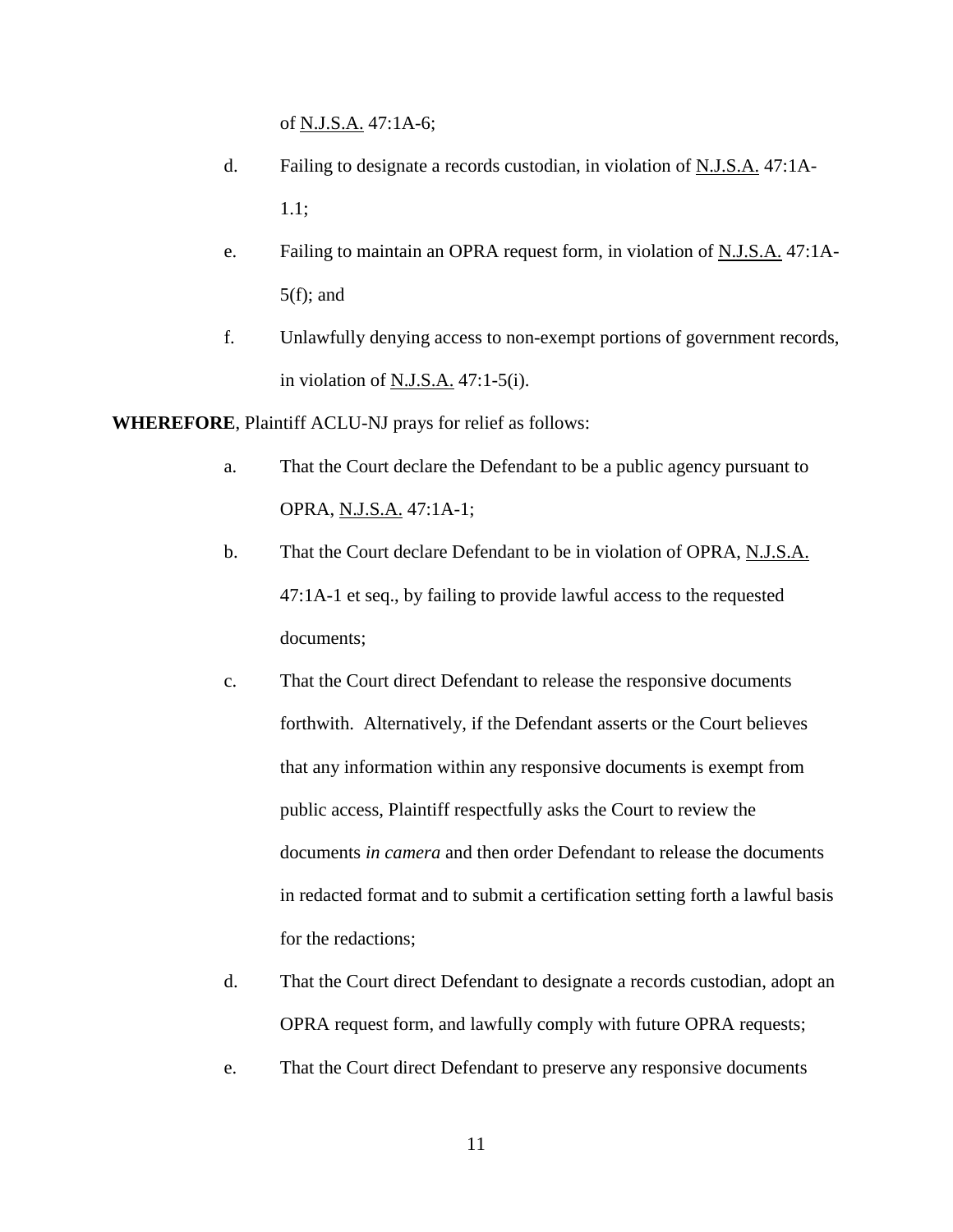pending resolution of these proceedings or as otherwise required by law;

- f. That the Court award Plaintiff fees and costs pursuant to N.J.S.A. 47:1A-6; and
- g. For any other relief as this court deems just and equitable.

# **SECOND COUNT (Violation of the Common Law Right of Access)**

48. Plaintiff re-alleges each allegation set forth in Paragraphs 1 through 46, inclusive, and incorporates them by reference herein.

49. The public enjoys a vested common law right of access to public records generated or maintained by public entities. See e.g., Keddie v. Rutgers, 148 N.J. 36 (1997); S. Jersey Publ'ing Co. v. N.J. Exp'way Auth., 124 N.J. 478 (1991).

50. The requested documents are public records subject to public access under the common law.

51. Plaintiff, and by extension, its members and the public, has a significant interest in reviewing these documents to learn more about the CPANJ's relationship with prosecutors across the state and the role the CPANJ plays in setting policy and/or procedures for prosecutors around the state.

52. Plaintiff, and by extension, its members and the public which it serves as an organization invested in upholding civil liberties of New Jerseyans, has a strong interest in knowing and developing prosecutor accountability and transparency.

53. Plaintiff, and by extension, its members and the public, has a right to know the information contained in the requested documents to provide complete information to the public regarding prosecutorial decision making, accountability, and funding for actions taken by the CPANJ on behalf of the State.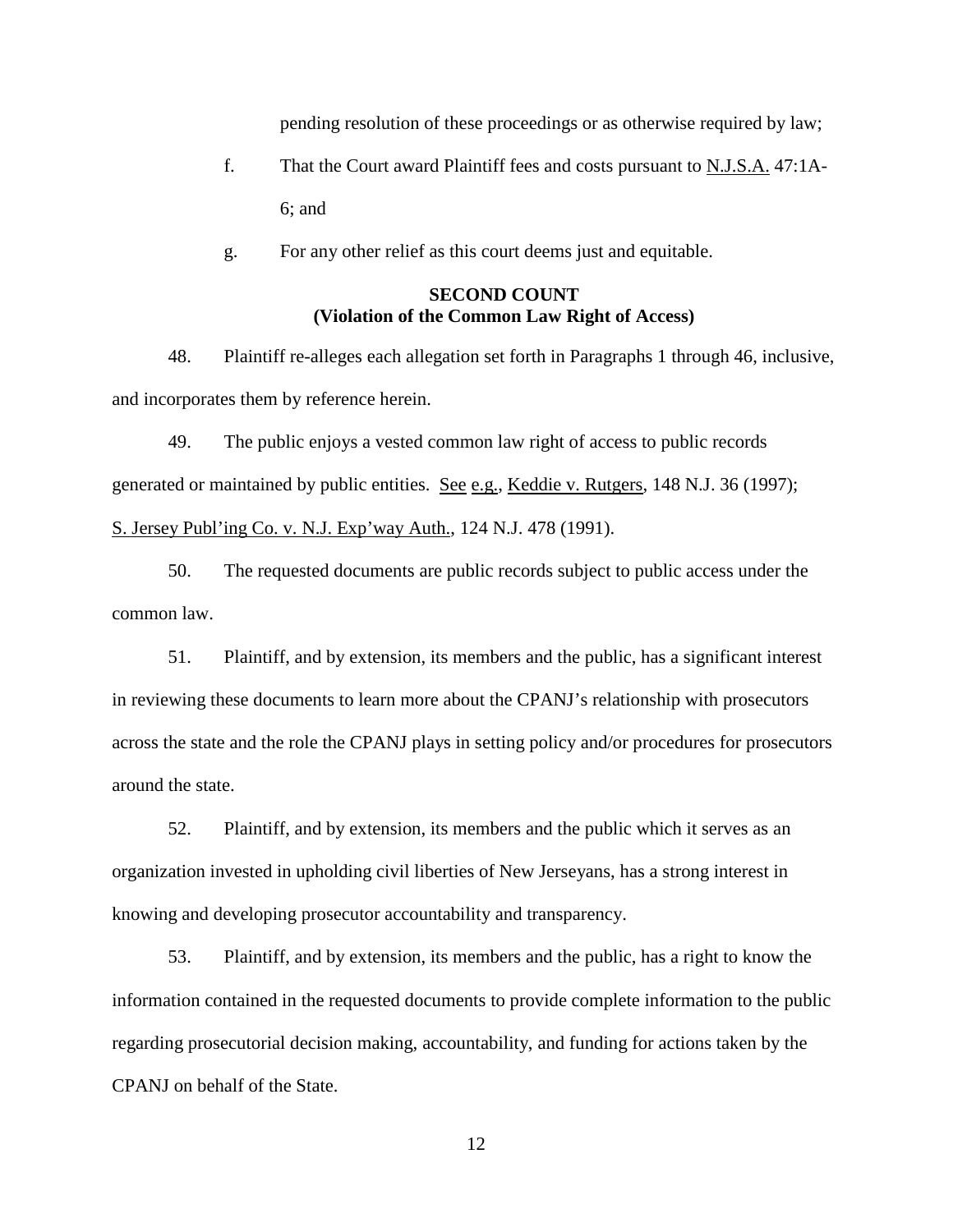54. Accordingly, Defendant' failure to disclose the requested documents violates Plaintiff's common law right of access to public records.

**WHEREFORE**, Plaintiff ACLU of New Jersey pray for relief as follows:

- a. That the Court declare the Defendant subject to the common law right of access;
- b. That the Court declare the actions of Defendant to be unlawful and invalid;
- c. That the Court direct Defendant to release the requested records to Plaintiff forthwith. Alternatively, if the Court believes that any information is exempt from public access, we respectfully ask the Court to review the records *in camera* and then require Defendant to delete or excise from the records the portion(s) which are exempt from public access and promptly permit access to the remainder of the records;
- d. That the Court direct Defendant to preserve any responsive documents pending resolution of these proceedings or as otherwise required by law;
- e. That the Court award Plaintiff fees and costs of this suit; and
- f. For any other relief as this court deems just and equitable.

Respectfully submitted,

Karen Thompson Jeanne LoCicero Alexander Shalom

*Counsel for the American Civil Liberties Union of New Jersey*